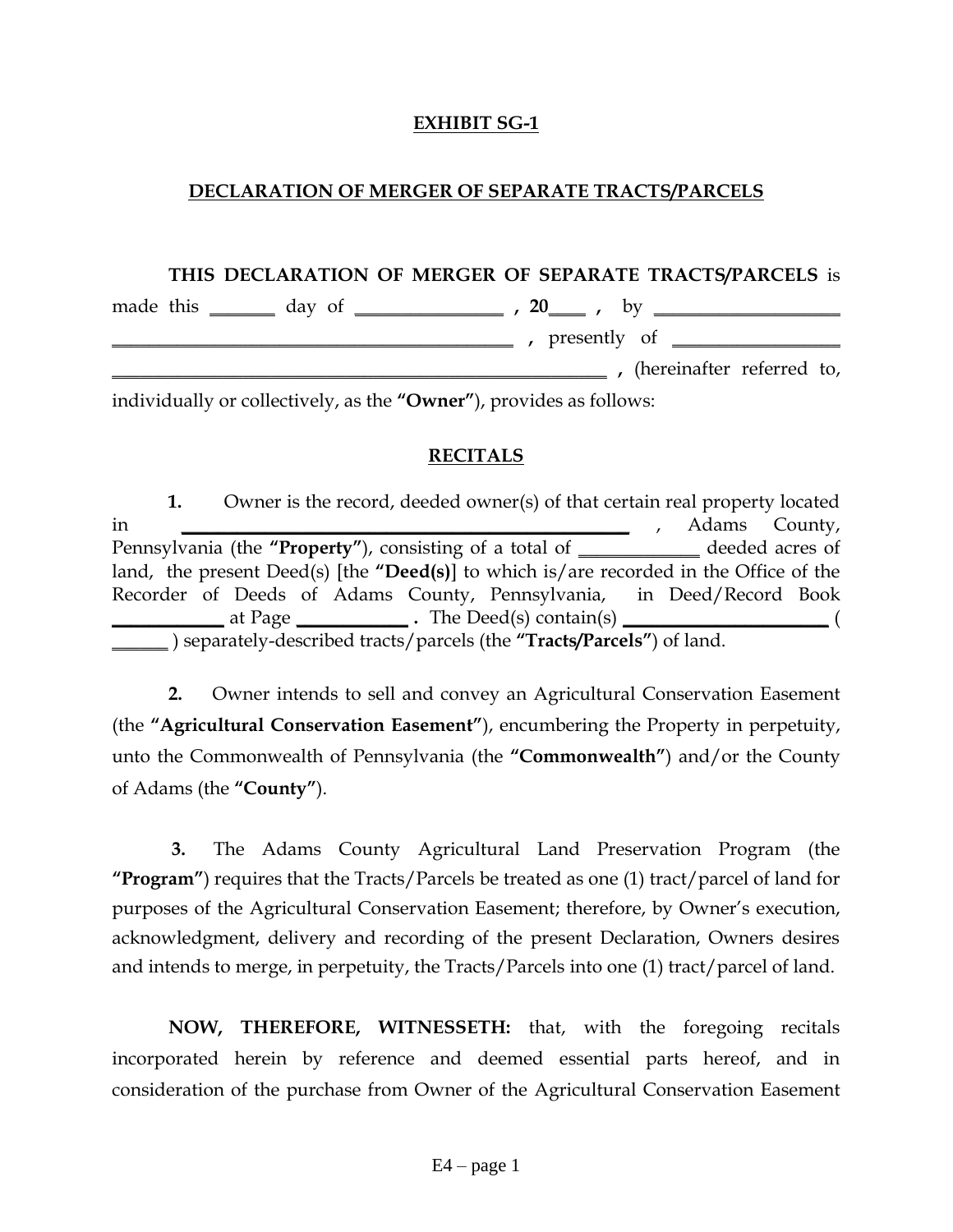by the Commonwealth and County, the receipt and sufficiency of which consideration are hereby acknowledged by Owner, and intending to be legally bound hereby, Owner hereby declares, makes known and covenants, in perpetuity, as follows:

# **DECLARATION**

**A.** Owner hereby declares that Tracts/Parcels shall be deemed merged and treated as one (1) tract/parcel, and only one (1) tract/parcel, of land, in perpetuity.

**B.** Owner covenants, promises, acknowledges and agrees, in perpetuity, that, subsequent to the imposition and recording of the Agricultural Conservation Easement, the Property shall not be subdivided, and the Tracts/Parcels shall not be sold or conveyed separately, except in conformity with the terms of the Deed of Agricultural Conservation Easement unto the Commonwealth and/or County, and specifically the Subdivision Guidelines of the Program, as, from time to time, amended and supplemented (the **"Subdivision Guidelines"**).

**C.** Owner further covenants, promises, acknowledges and agrees, in perpetuity, that, subsequent to the imposition and recording of the Agricultural Conservation Easement, the Tracts/Parcels may be conveyed in less than its/their entirety [*i.e.,* less than each or all of the Tracts/Parcels at one (1) time unto one (1) grantee] only if such conveyance is preceded by a duly approved and recorded subdivision plan in accordance and compliance with the Deed of Agricultural Conservation Easement, the Subdivision Guidelines and other applicable provisions of law.

**D.** Owner further covenants, promises, acknowledges and agrees, in perpetuity, that, subsequent to the imposition and recording of the Agricultural Conservation Easement, all of the Tracts/Parcels shall be deemed to be one (1) tract/parcel that must be conveyed as one (1) tract/parcel (except as permitted in accordance with subparagraphs **C.** and **D.** hereinabove), even though the Tracts/Parcels are separately described in the Property's existing Deed(s).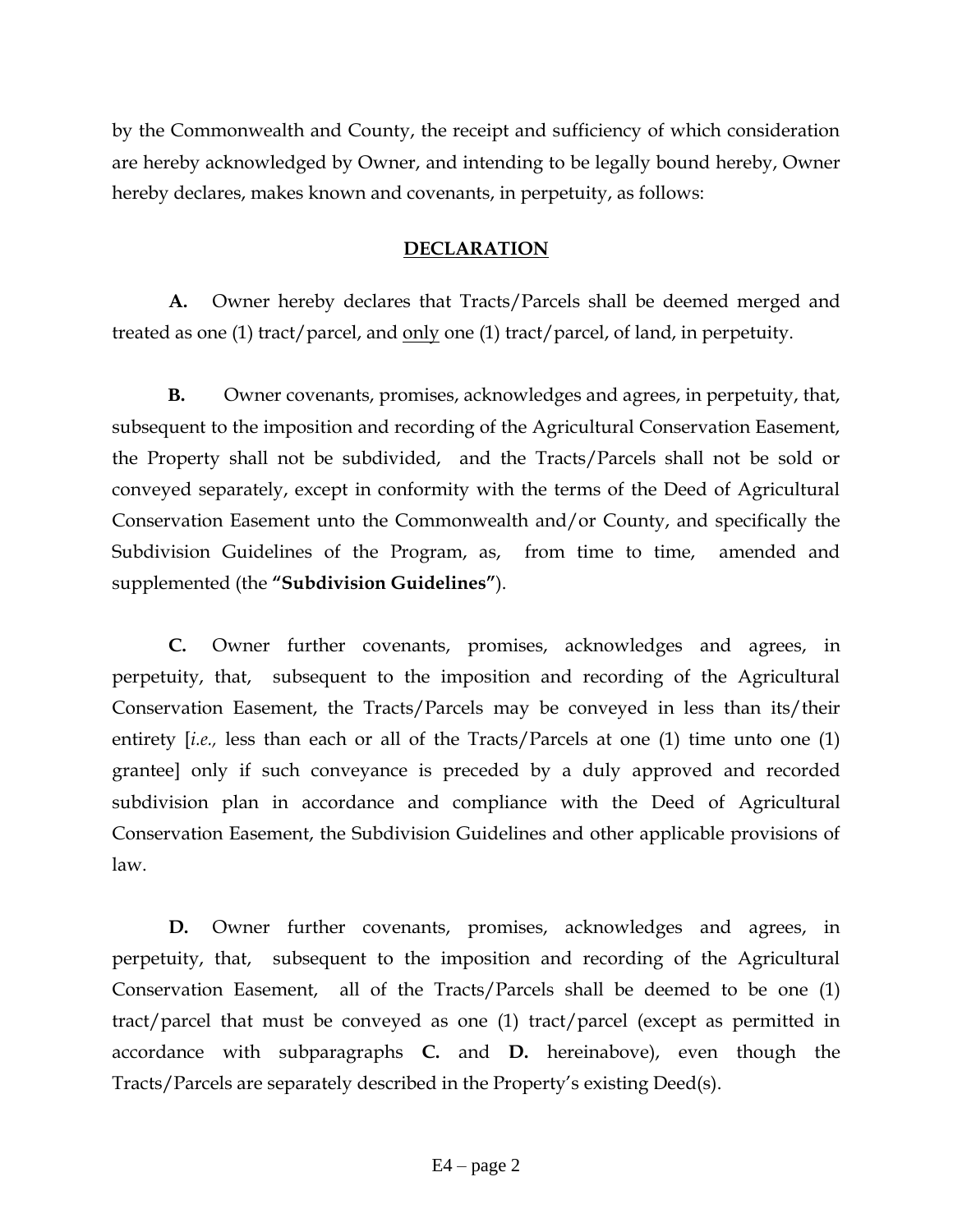**E.** This Declaration and the obligations hereunder shall run with the land and shall be binding upon Owner and Owner's heirs, personal representatives, successors and assigns.

**IN WITNESS WHEREOF,** Owner, either individually or by Owner's duly authorized officers/member(s)/partner(s), has/have executed, acknowledged and delivered the present Declaration the day and year first above written.

**WITNESS:**

|                      |                      | , Owner |
|----------------------|----------------------|---------|
|                      | <b>Printed Name:</b> |         |
|                      |                      | , Owner |
|                      | <b>Printed Name:</b> |         |
|                      |                      | , Owner |
|                      | <b>Printed Name:</b> |         |
|                      |                      | , Owner |
|                      | <b>Printed Name:</b> |         |
|                      |                      |         |
| <b>ATTEST:</b>       |                      |         |
|                      | Owner                |         |
|                      | By:                  |         |
| <b>Printed Name:</b> | <b>Printed Name:</b> |         |
| Title:               | Title:               |         |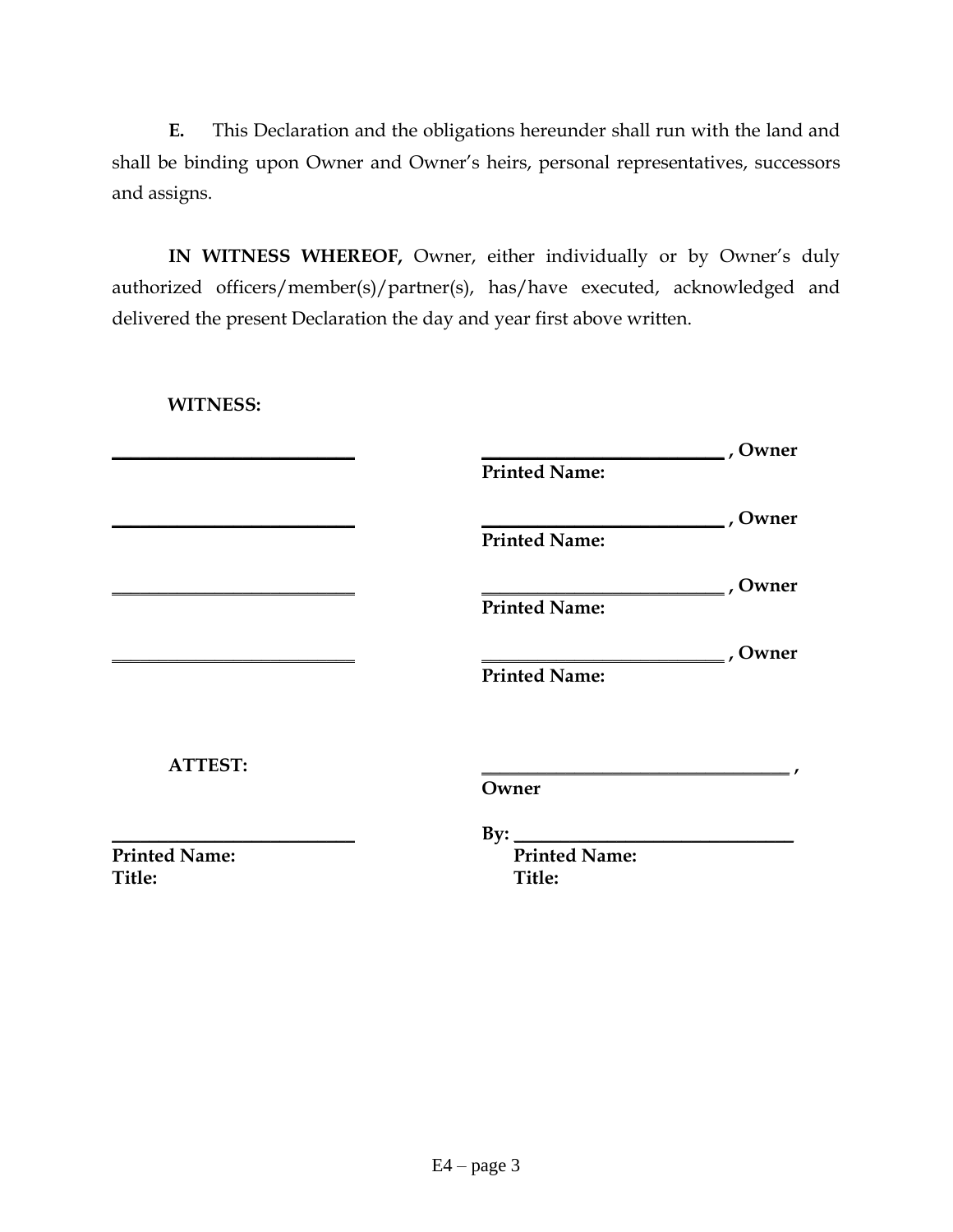# **INDIVIDUAL ACKNOWLEDGMENT**

| <b>COMMONWEALTH OF PENNSYLVANIA</b>                                                        |                                                                                                |  |  |  |
|--------------------------------------------------------------------------------------------|------------------------------------------------------------------------------------------------|--|--|--|
| <b>COUNTY OF ADAMS</b>                                                                     | $:$ SS:                                                                                        |  |  |  |
|                                                                                            | On this <u>equal day of equal contract a</u> <b>20</b> before me, a <b>Notary Public</b> , the |  |  |  |
|                                                                                            |                                                                                                |  |  |  |
|                                                                                            |                                                                                                |  |  |  |
|                                                                                            | <b>Notai</b> , <b>Owner(s)</b> , known to me (or satisfactorily proven) to                     |  |  |  |
| be the person(s) whose name(s) is/are subscribed to the foregoing <b>Declaration</b> , and |                                                                                                |  |  |  |
| acknowledged that he/she/they executed the same for the purposes therein contained         |                                                                                                |  |  |  |
| and desire(s) the same to be recorded as such.                                             |                                                                                                |  |  |  |

**IN WITNESS WHEREOF**, I hereunto set my hand and official seal.

 **Notary Public**

 **\_\_\_\_\_\_\_\_\_\_\_\_\_\_\_\_\_\_\_\_\_\_\_\_\_\_\_\_\_\_**

 **(OFFICIAL SEAL)**